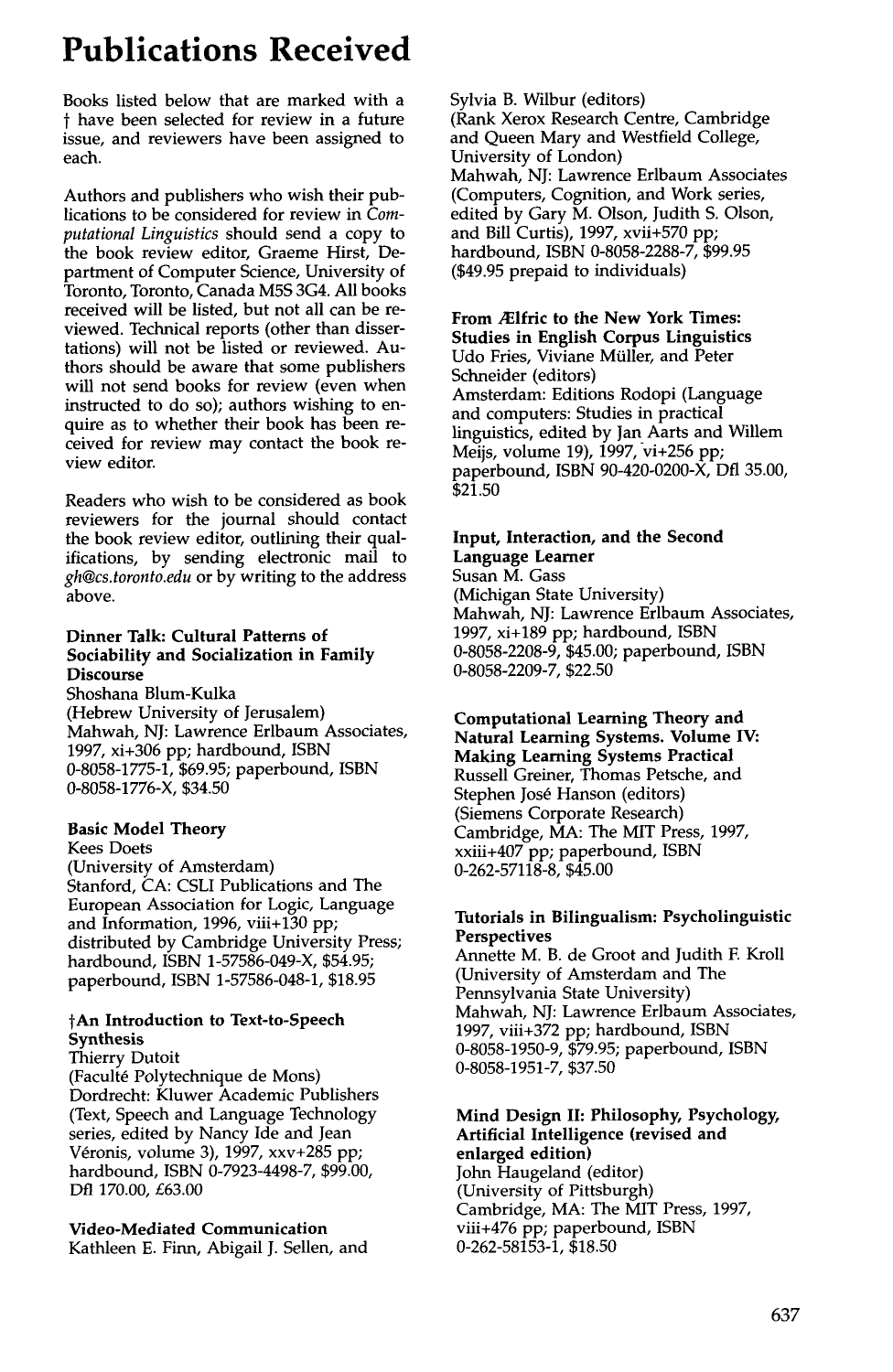**Tracing the Trail of Time: Proceedings from the Second Diachronic Corpora Workshop, Toronto, May 1995**  Raymond Hickey, Merja Kytö, Ian Lancashire, and Matti Rissanen (editors) Amsterdam: Editions Rodopi (Language and Computers: Studies in Practical Linguistics, edited by Jan Aarts and Willem Meijs, volume 18), 1997, 241 pp; paperbound, ISBN 90-420-0209-3, Dfl 35.00, \$21.50

#### **A Proverb in Mind: The Cognitive Science of Proverbial Wit and Wisdom**

Richard P. Honeck (University of Cincinnati) Mahwah, NJ: Lawrence Erlbaum Associates, 1997, x+308 pp; hardbound, ISBN 0-8058-0231-2, \$65.00 (\$32.50 prepaid)

# **Culture of the Intemet**

Sara Keisler (editor) (Carnegie Mellon University) Mahwah, NJ: Lawrence Erlbaum Associates, 1997, xvi+463 pp; hardbound, ISBN 0-8058-1635-6, \$99.95; paperbound, ISBN 0-8058-1636-4, \$39.95

# **Elementary Operations and Optimal Derivations**

Hisatsugu Kitahara (University of British Columbia) Cambridge, MA: The MIT Press (Linguistic Inquiry monographs, edited by Samuel Jay Keyser, number 31), 1997, xv+140 pp; paperbound, ISBN 0-262-61129-5, \$15.00

#### **Upplevelsepresenterande, Händelseteckande, Berättende och Sprakinl~irning**

Caroline Liberg, Lars Espmark, Jenny Wiksten, and Isabel Bütler (Uppsala University) Uppsala: Department of Linguistics, Uppsala University (Reports from Uppsala University Linguistics 31), 1997, vi+210 pp; paperbound, ISBN 91-630-5526-0, ISSN 0280-1337, no price listed

# **The Multilingual Self**

Natasha Lvovich (City University of New York) Mahwah, NJ: Lawrence Erlbaum Associates, 1997, xxi+107 pp; paperbound, ISBN 0-8058-2320-4, \$16.50

# **Issues and Applications of Case-Based Reasoning in Design**

Mary Lou Maher and Pearl Pu (editors) (University of Sydney and Swiss Federal Institute of Technology)

Mahwah, NJ: Lawrence Erlbaum Associates, 1997, xi+342 pp; hardbound, ISBN 0-8058-2312-3, \$79.95; paperbound, ISBN 0-8058-2313-1, \$39.95

# **Intelligent Multimedia Information Retrieval**

Mark T. Maybury (editor) (The MITRE Corporation) Cambridge, MA: The MIT Press, 1997, xxxiii+478 pp; paperbound, ISBN 0-262-63179-2, \$37.50

# **Ways of Meaning: An Introduction to** a **Philosophy of Language (second edition)**  Mark de Bretton Platts (National Autonomous University of Mexico) Cambridge, MA: The MIT Press, 1997, xiv+304 pp; paperbound, ISBN

0-262-66107-1, \$25.00

# **Alzheimer Discourse: Some Sociolinguistic Dimensions**

Vai Ramanathan (University of Alabama) Mahwah, NJ: Lawrence Erlbaum Associates (Communication series, edited by Jennings Bryant and Dolf Zillman), 1997, x+137 pp; hardbound, ISBN 0-8058-2354-9, \$36.00; paperbound, ISBN 0-8058-2355-7, \$18.00

# **Slaves of the Machine: The Quickening of Computer Technology**

Gregory J. E. Rawlins (Indiana University) Cambridge, MA: The MIT Press, 1997, x+135 pp; hardbound, ISBN 0-262-18183-5, \$25.00

#### **UAnalyse syntaxique des langues**  naturelles: Problèmes et méthodes

Eric Wehrli (Université de Genève) Paris: Masson, 1997, x+249 pp; paperbound, ISBN 2-225-85432-7, no price listed

# **Interaction and the Development of Mind**

A. J. Wootton (University of York) Cambridge, England: Cambridge University Press (Studies in Interactional Sociolinguistics 14), x+220 pp; hardbound, ISBN 0-521-57341-6, \$54.95

**~From Grammar to Science: New Foundations for General Linguistics**  Victor H. Yngve (The University of Chicago) Amsterdam: John Benjamins Publishing